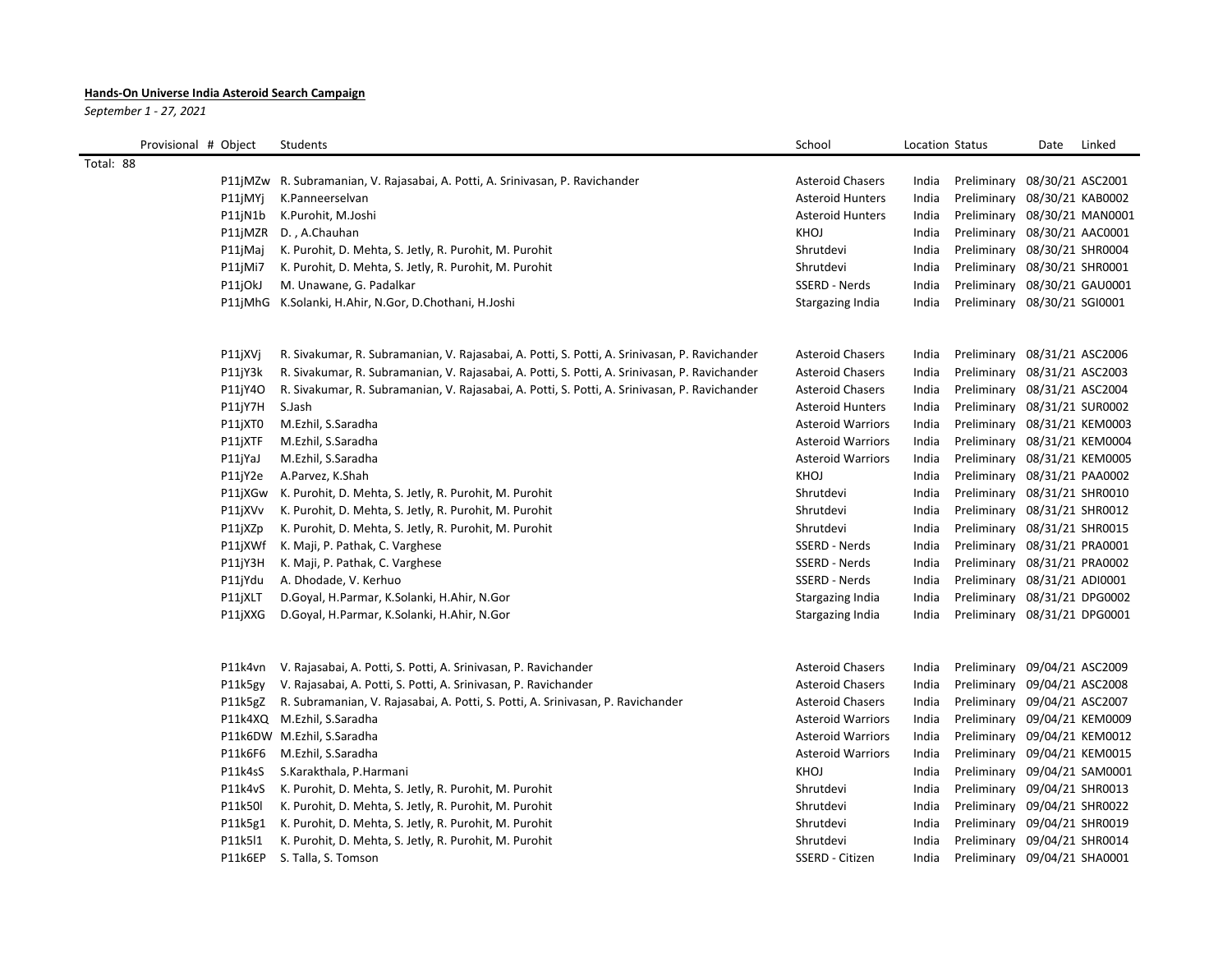| P11k6FF | S. Shekhar, S. Ghosh                                                          | SSERD - Citizen          | India | Preliminary 09/04/21 SUM0001 |
|---------|-------------------------------------------------------------------------------|--------------------------|-------|------------------------------|
| P11k6Fp | S. Sriram, A. Joseph                                                          | SSERD - Citizen          | India | Preliminary 09/04/21 ASH0001 |
| P11k6Bi | K. Raj, R. Malhotra                                                           | SSERD - Nerds            | India | Preliminary 09/04/21 KJP0002 |
| P11k6El | K. Raj, R. Malhotra                                                           | SSERD - Nerds            | India | Preliminary 09/04/21 RID0001 |
| P11k6ET | R. Nagrani, D. Mathur                                                         | SSERD - Nerds            | India | Preliminary 09/04/21 DKM0001 |
| P11k4qX | K.Solanki, H.Ahir, N.Gor, V.Rathod, Y.Taunk                                   | Stargazing India         | India | Preliminary 09/04/21 VRG0001 |
| P11k4tm | K.Solanki, H.Ahir, N.Gor, D.Chothani, H.Joshi                                 | Stargazing India         | India | Preliminary 09/04/21 DMC0004 |
| P11k50z | K.Solanki, H.Ahir, N.Gor, D.Chothani, H.Joshi                                 | Stargazing India         | India | Preliminary 09/04/21 DMC0003 |
| P11ky3s | V. Rajasabai, A. Potti, S. Potti, A. Srinivasan, P. Ravichander               | <b>Asteroid Chasers</b>  | India | Preliminary 09/08/21 ASC2010 |
| P11kxV1 | K.Panneerselvan, K.Chonker, F.Parmar                                          | <b>Asteroid Hunters</b>  | India | Preliminary 09/08/21 KAB0001 |
| P11kzRp | K.Panneerselvan, K.Chonker, F.Parmar                                          | <b>Asteroid Hunters</b>  | India | Preliminary 09/08/21 KAB0003 |
| P11kxSu | M.Ezhil, S.Saradha                                                            | <b>Asteroid Warriors</b> | India | Preliminary 09/08/21 KEM0018 |
| P11ky16 | M.Ezhil, S.Saradha                                                            | <b>Asteroid Warriors</b> | India | Preliminary 09/08/21 KEM0016 |
| P11kxVA | Y.Parmar, S.Kumaravel                                                         | KHOJ                     | India | Preliminary 09/08/21 SWA0001 |
| P11ky4n | N.Shah, A.Bhukal                                                              | <b>KHOJ</b>              | India | Preliminary 09/08/21 NIR0001 |
| P11ky2a | K. Purohit, D. Mehta, S. Jetly, R. Purohit, M. Purohit                        | Shrutdevi                | India | Preliminary 09/08/21 SHR0033 |
| P11ky2K | K. Purohit, D. Mehta, S. Jetly, R. Purohit, M. Purohit                        | Shrutdevi                | India | Preliminary 09/08/21 SHR0030 |
| P11kzRx | F. Almas, W. NChong, I. Kanth                                                 | SSERD - Citizen          | India | Preliminary 09/08/21 IMK0002 |
| P11ky2x | N. Adityasai, A. Ganguly                                                      | SSERD - Global           | India | Preliminary 09/08/21 AGY0001 |
| P11kzR5 | H. Pranesh, S. Upadhyay, R. Awasthi                                           | SSERD - Nerds            | India | Preliminary 09/08/21 HAR0001 |
|         | P11kxW6 D.Goyal, H.Parmar, K.Solanki, H.Ahir, N.Gor                           | Stargazing India         | India | Preliminary 09/08/21 STB0005 |
| P11kxXo | D.Goyal, H.Parmar, K.Solanki, H.Ahir, N.Gor                                   | Stargazing India         | India | Preliminary 09/08/21 STB0004 |
| P11ky0K | J.Sonvane, U.Meman, I.Meman                                                   | <b>Tribal Skies</b>      | India | Preliminary 09/08/21 JAY0001 |
| P11kJ1o | R. Sivakumar, V. Rajasabai, A. Potti, S. Potti, A. Srinivasan, P. Ravichander | <b>Asteroid Chasers</b>  | India | Preliminary 09/09/21 ASC2015 |
| P11kJhn | R. Sivakumar, V. Rajasabai, A. Potti, S. Potti, A. Srinivasan, P. Ravichander | <b>Asteroid Chasers</b>  | India | Preliminary 09/09/21 ASC2016 |
| P11kKJ6 | R. Sivakumar, V. Rajasabai, A. Potti, S. Potti, A. Srinivasan, P. Ravichander | <b>Asteroid Chasers</b>  | India | Preliminary 09/09/21 ASC2013 |
| P11kJ0X | P.Shah, N.Sri                                                                 | <b>Asteroid Hunters</b>  | India | Preliminary 09/09/21 PAR0001 |
| P11kJ2s | M.Joshi, P.Patel                                                              | <b>Asteroid Hunters</b>  | India | Preliminary 09/09/21 MAN0004 |
| P11kJ3o | M.Joshi, P.Patel                                                              | <b>Asteroid Hunters</b>  | India | Preliminary 09/09/21 MAN0005 |
| P11kJ71 | K.Purohit                                                                     | <b>Asteroid Hunters</b>  | India | Preliminary 09/09/21 KAV0005 |
| P11kJ37 | M.Ezhil, S.Saradha                                                            | <b>Asteroid Warriors</b> | India | Preliminary 09/09/21 KEM0019 |
| P11kJ6o | Y.Parmar, S.Kumaravel                                                         | KHOJ                     | India | Preliminary 09/09/21 SWA0001 |
| P11kJeR | K. Purohit, D. Mehta, S. Jetly, R. Purohit, M. Purohit                        | Shrutdevi                | India | Preliminary 09/09/21 SHR0036 |
| P11kIVL | A. Surabhi, G. Ravi                                                           | SSERD - Citizen          | India | Preliminary 09/09/21 GRJ0001 |
| P11kJel | S. Sriram, A. Joseph                                                          | SSERD - Citizen          | India | Preliminary 09/09/21 SUB0003 |
| P11kIVi | A. Ojha, S. James                                                             | SSERD - Global           | India | Preliminary 09/09/21 ADA0001 |
| P11kJ1m | S. Sruthy, S. Swaroop                                                         | SSERD - Nerds            | India | Preliminary 09/09/21 SAI0003 |
| P11kKG6 | S. Sruthy, S. Swaroop                                                         | SSERD - Nerds            | India | Preliminary 09/09/21 SKS0007 |
| P11kKHb | K. Maji, P. Pathak, C. Varghese                                               | SSERD - Nerds            | India | Preliminary 09/09/21 CVK0002 |
| P11kIZu | D.Goyal, H.Parmar, K.Solanki, H.Ahir, N.Gor                                   | Stargazing India         | India | Preliminary 09/09/21 DPG0009 |
| P11kKJg | D.Goyal, H.Parmar, K.Solanki, H.Ahir, N.Gor                                   | Stargazing India         | India | Preliminary 09/09/21 DPG0008 |